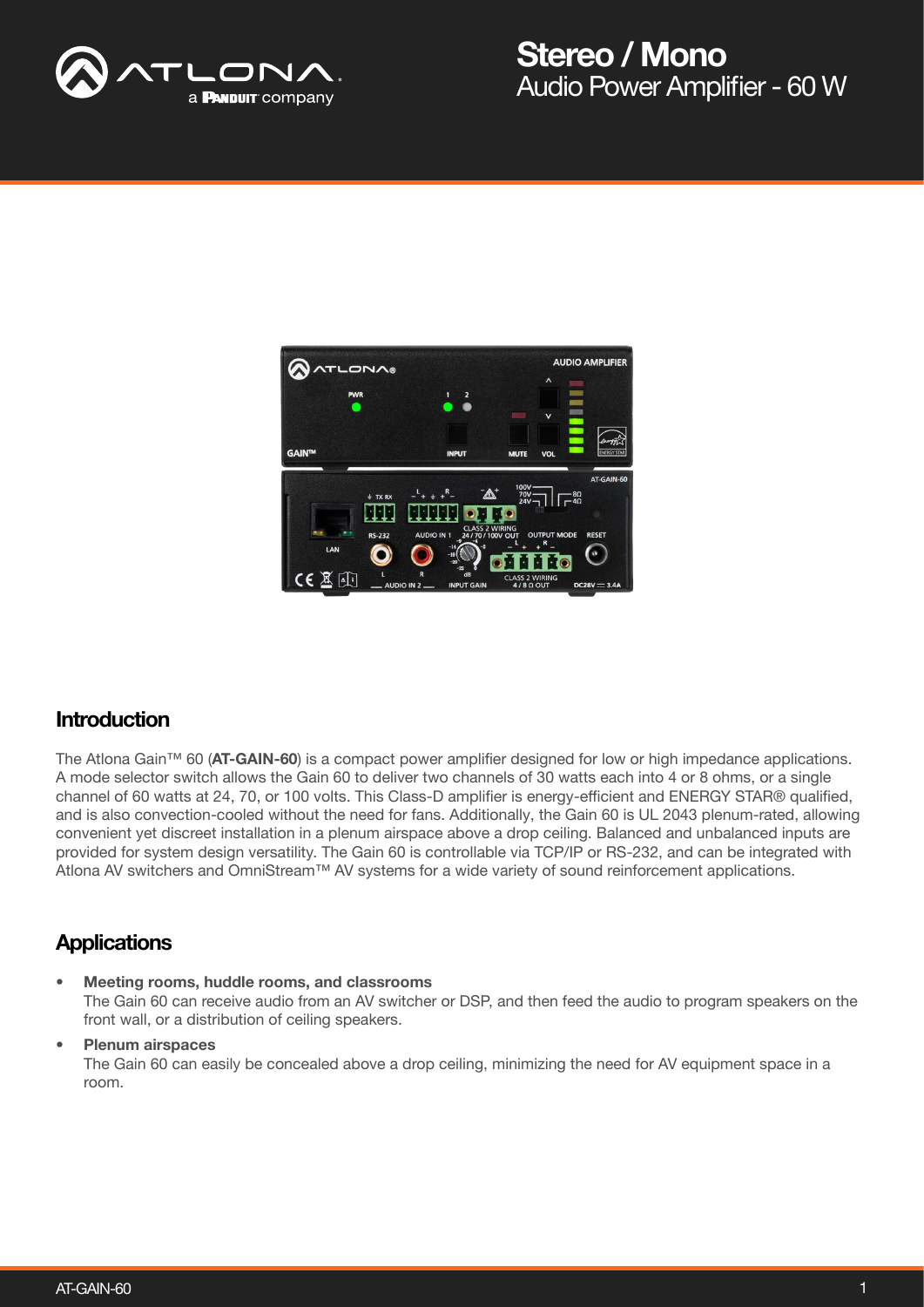

#### Key Features

- Selectable low or high impedance operation.
- $2 \times 30$  watts  $@$  4 or 8 ohms.
- 1 x 60 watts @ 24, 70, or 100 volts.
- Selectable balanced and unbalanced audio inputs.
- Class-D efficient amplifier design.
- ENERGY STAR qualified.
- Convection cooled no need for fans.
- UL 2043 plenum-rated allows installation above commercial drop ceilings.
- Automatic standby, configurable from 5 to 25 minutes of inactivity, to minimize power consumption.
- Rear panel input level control.
- Integrated protection circuitry automatically activates in the event of clipping, short circuit, thermal overload, and more.
- Bass and treble tone controls.
- TCP/IP and RS-232 control of volume level, muting, and tone controls.
- Ideal for IP-based control from Atlona Velocity™ Control System.
- Front-panel button controls for input selection, mute, and volume control.
- Front-panel signal status LEDs for power, input selection, mute, and real-time volume level.
- Compact, rack-mountable enclosure.
- Optional AT-RACK-1RU rack shelf recommended for rack installation.
- Includes installation guide, captive screw connectors, and external universal power supply.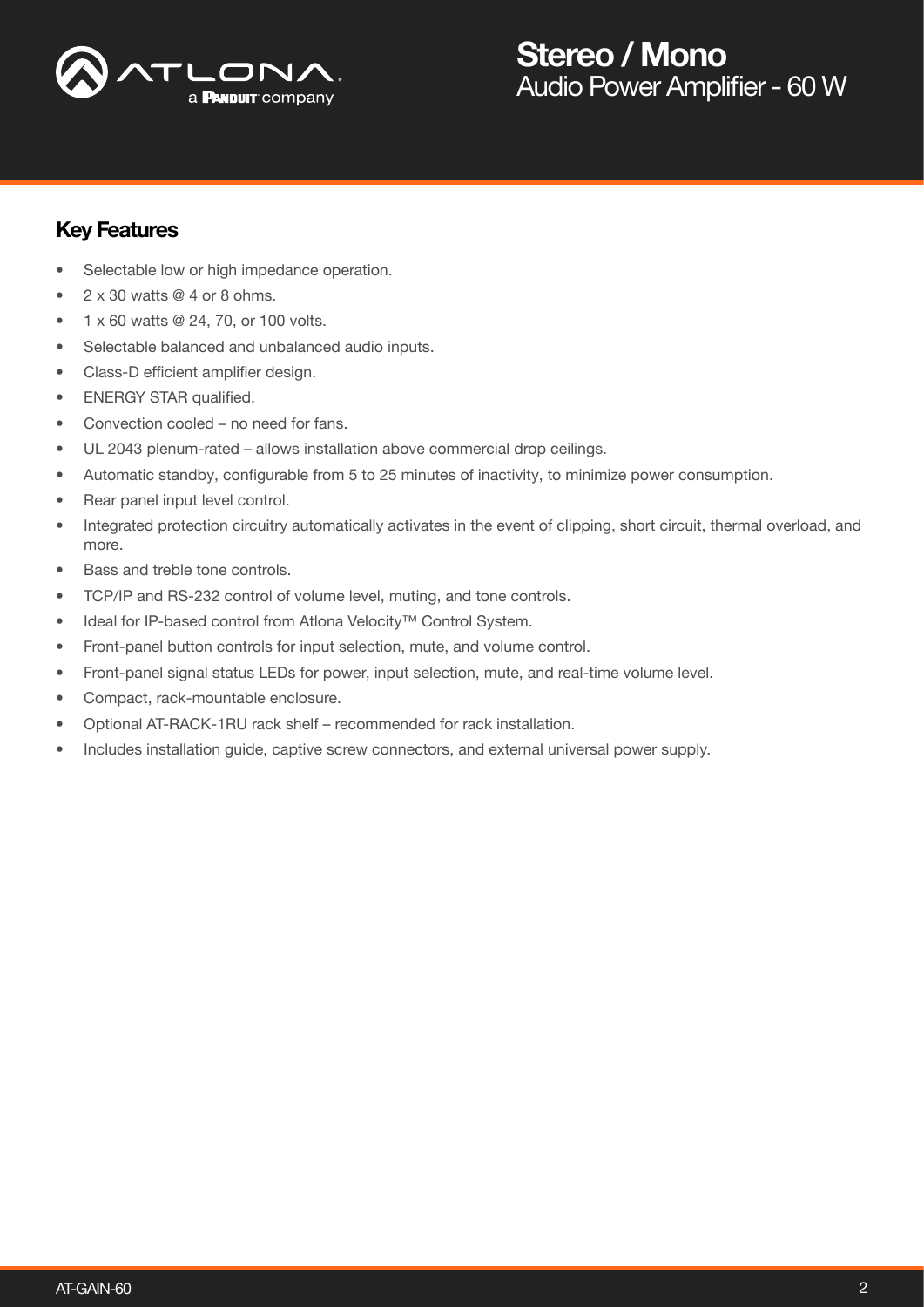

## **Specifications**

| Input Signal                |                                                                                                                                               |                                              |  |
|-----------------------------|-----------------------------------------------------------------------------------------------------------------------------------------------|----------------------------------------------|--|
| Analog                      | Balanced: 20 k $\Omega$ , unbalanced: 10 k $\Omega$                                                                                           |                                              |  |
| Gain                        | Adjustable, -22 dB to 0 dB                                                                                                                    |                                              |  |
| <b>CMRR</b>                 | 49 dB / 67 dB                                                                                                                                 |                                              |  |
| Wake Up Threshold           | 0 dBV = 2.218 dBu, available on Rev B and above                                                                                               |                                              |  |
|                             |                                                                                                                                               |                                              |  |
| Output Signal               |                                                                                                                                               |                                              |  |
| Distributed speakers (mono) | 24 V / 70 V / 100 V                                                                                                                           |                                              |  |
| Program speakers (stereo)   | $4 \Omega / 8 \Omega$ , line-level                                                                                                            |                                              |  |
| Power                       | $24 V = 60 Vrms (high-Z)$                                                                                                                     |                                              |  |
|                             | $70 V = 60 V$ rms (high-Z)<br>100 $V = 60$ Vrms (high-Z)                                                                                      |                                              |  |
|                             | $4/8 \Omega = 30$ W per channel                                                                                                               |                                              |  |
|                             |                                                                                                                                               |                                              |  |
| <b>Audio Processing</b>     |                                                                                                                                               |                                              |  |
| <b>Audio Formats</b>        | 24-bit uncompressed, selectable at 44.1, 48, 88.2, and 96 kHz sampling rate                                                                   |                                              |  |
| <b>Signal Processing</b>    |                                                                                                                                               | Volume, Auto on/off signal sensing, 80Hz HPF |  |
| 2-band EQ                   | Bass / Treble, adjustable: -10 to +10 dB                                                                                                      |                                              |  |
|                             |                                                                                                                                               |                                              |  |
|                             |                                                                                                                                               |                                              |  |
| Audio Performance           |                                                                                                                                               |                                              |  |
| <b>Frequency Response</b>   | 20Hz - 20kHz, ±0.2 / - 2 dB @ 4 Ω load                                                                                                        |                                              |  |
| $THD + N$                   | < 0.1% @ 1kHz, 3 dB below clipping                                                                                                            |                                              |  |
| <b>SNR</b>                  | $> 95$ dBA WTD                                                                                                                                |                                              |  |
| <b>Damping Factor</b>       | $<$ 48 @ 8 $\Omega$                                                                                                                           |                                              |  |
| <b>Amplifier Type</b>       | Class D                                                                                                                                       |                                              |  |
|                             |                                                                                                                                               |                                              |  |
| Temperature                 | Fahrenheit                                                                                                                                    | <b>Celsius</b>                               |  |
| Operating                   | 32 °F to 122 °F                                                                                                                               | 0 °C to 50 °C                                |  |
| Storage                     | -40 °F to 158 °F                                                                                                                              | -40 °C to 70 °C                              |  |
| Humidity (RH)               | 90% RH, non-condensing                                                                                                                        |                                              |  |
| Power                       |                                                                                                                                               |                                              |  |
| <b>Standby Mode</b>         | Powers down after 5 - 25 minutes (adjustable) of no signal; complies with ENERGY<br>STAR power consumption limits of $<$ 0.5W in standby mode |                                              |  |
| Consumption                 | 60W (max.)                                                                                                                                    |                                              |  |
| <b>Standby Consumption</b>  | < 1.2W                                                                                                                                        |                                              |  |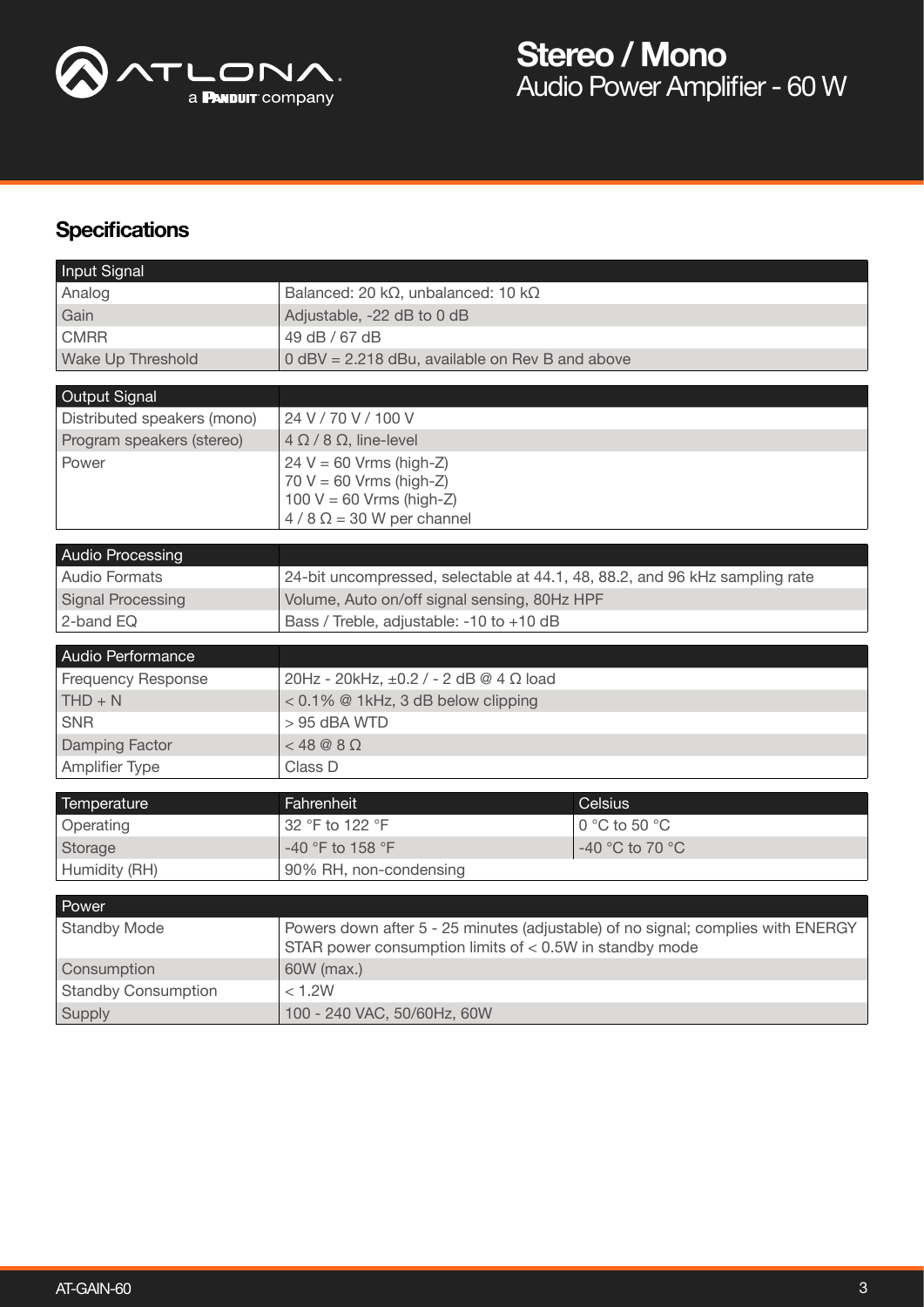

| Connectors, Controls, and Indicators               |                                                                       |  |  |  |
|----------------------------------------------------|-----------------------------------------------------------------------|--|--|--|
| LAN                                                | 1 - RJ45                                                              |  |  |  |
| <b>AUDIO IN 1</b>                                  | 1 - 5-pin captive screw, balanced: 10 $k\Omega$                       |  |  |  |
| <b>AUDIO IN 2</b>                                  | 2 - RCA-type, female, unbalanced: 20 $k\Omega$                        |  |  |  |
| $4/8$ $\Omega$ OUT                                 | 1 - 4-pin, 5.08 mm lock-down screw connector                          |  |  |  |
| 24 / 70 / 100V                                     | 1 - 5-pin, 3.5mm                                                      |  |  |  |
| Power                                              | 1 - 3.5 mm barrel, locking                                            |  |  |  |
| <b>INPUT GAIN</b>                                  | 1 - Rotary pot                                                        |  |  |  |
| <b>MODE</b>                                        | 1 - Slider switch, 5-pole, 24V / 70V / 100V / 8 $\Omega$ / 4 $\Omega$ |  |  |  |
| <b>Control Buttons:</b><br>INPUT, MUTE, VOL, RESET | 4 - Push button, tact-type                                            |  |  |  |
| <b>Reset Button</b>                                |                                                                       |  |  |  |
| Input Indicators:<br>1, 2                          | 2 - LED indicators, green                                             |  |  |  |
| Mute Indicator                                     | 1 - LED indicator, red                                                |  |  |  |
| Audio Level Indicator                              | 1 - Multi-LED                                                         |  |  |  |

| Dimensions (H x W x D) | Inches                                   | <b>Millimeters</b> |
|------------------------|------------------------------------------|--------------------|
| Unit                   | $.69 \times 5$<br>.95<br>5.00<br>$X_{i}$ | x 202<br>י         |
|                        |                                          |                    |

| Weight        | <b>Pounds</b>                              | Kilograms |
|---------------|--------------------------------------------|-----------|
| Device        | 3.15                                       | 1.43      |
|               |                                            |           |
| Certification |                                            |           |
| Device        | CE, FCC, CB, RoHS, WEEE, FCC, ENERGY STAR® |           |